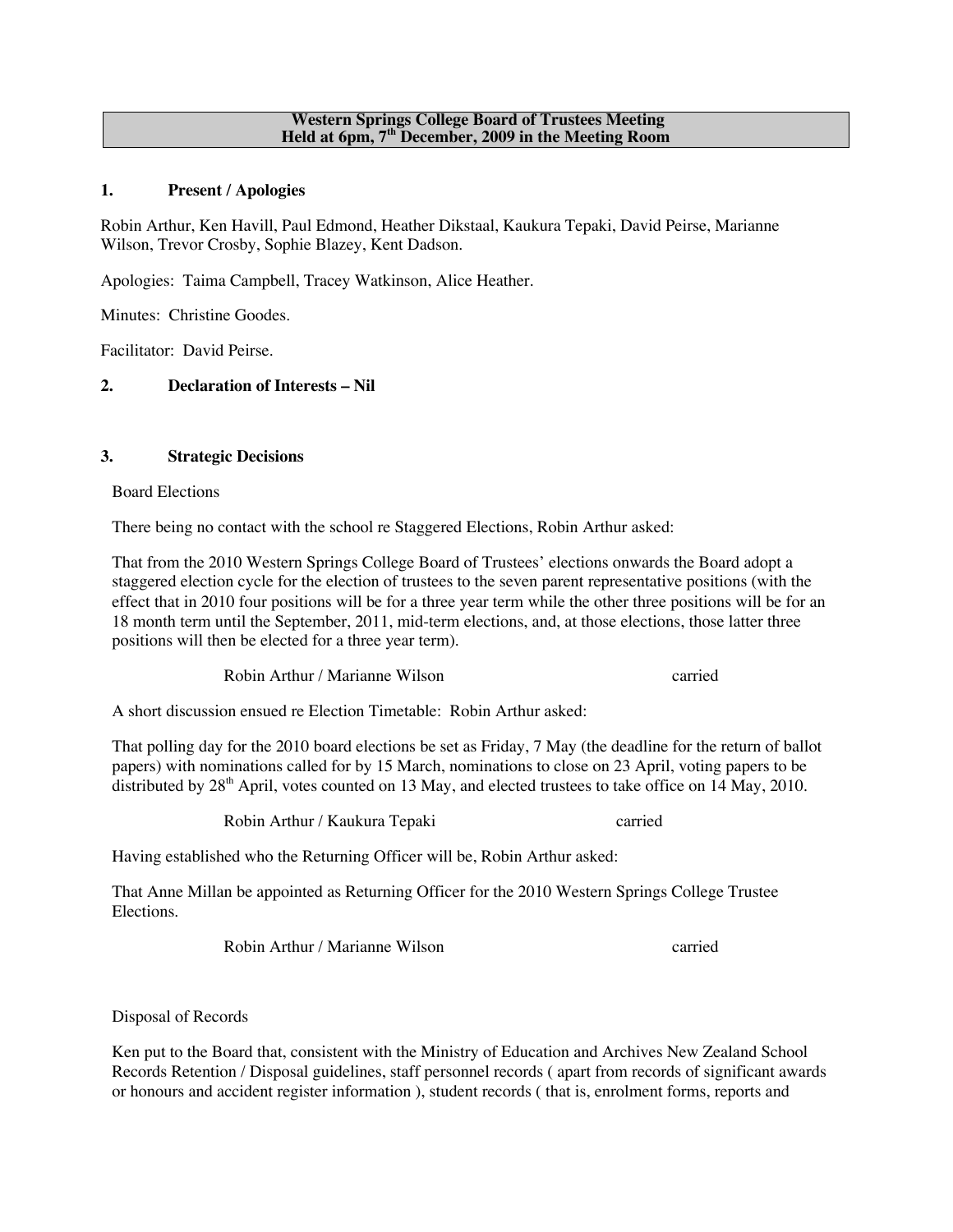attendance registers), and financial records retained for seven years after the end of the year to which they relate be destroyed.

Ken Havill / Paul Edmond carried

Meeting Preparation

Discussion took place re meeting preparation and how we should handle strategic discussions and how confidential matters should be reported.

Robin Arthur put the motions that in order to retain focus on the decision-making purpose of Board meetings each agenda item is to include a proposed resolution.

Robin Arthur / David Peirse carried

6.40pm: Trevor Crosby arrived.

**Policy** 

Harassment Prevention Policy - David talked to his tabled draft policy.

David Peirse asked that the Western Springs College Harassment Prevention Policy be ratified.

David Peirse / Ken Dadson carried

## **4. Monitoring**

Finances – Trevor Crosby

Trevor reported that finances are on track compared to the equivalent results in 2008 up to October 2008. Unless there were large, unexpected expenses in December, the end of year result was on track to be a little above the small operating surplus that was budgeted.

Trevor Crosby asked that the October financial statement and the November Finance Committee minutes be accepted.

Trevor Crosby / Kaukura Tepaki carried

Trevor Crosby asked that curriculum budget-holders be authorised to spend up to 30% of their approved 2009 budget during the interim period until final approval of 2010 budget at the February board meeting.

Trevor Crosby / Marianne Wilson carried

Heather Dikstaal questioned whether the 30% spending would be enough.

Ken answered that it was his job to facilitate curriculum delivery and he would look at every request for more money individually. HOD's could negotiate with the Principal.

Discipline

7.05pm: Trevor Crosby asked that the meeting go into committee to protect the privacy of an individual while in committee minutes from the previous board meeting were approved.

Trevor Crosby /Robin Arthur carried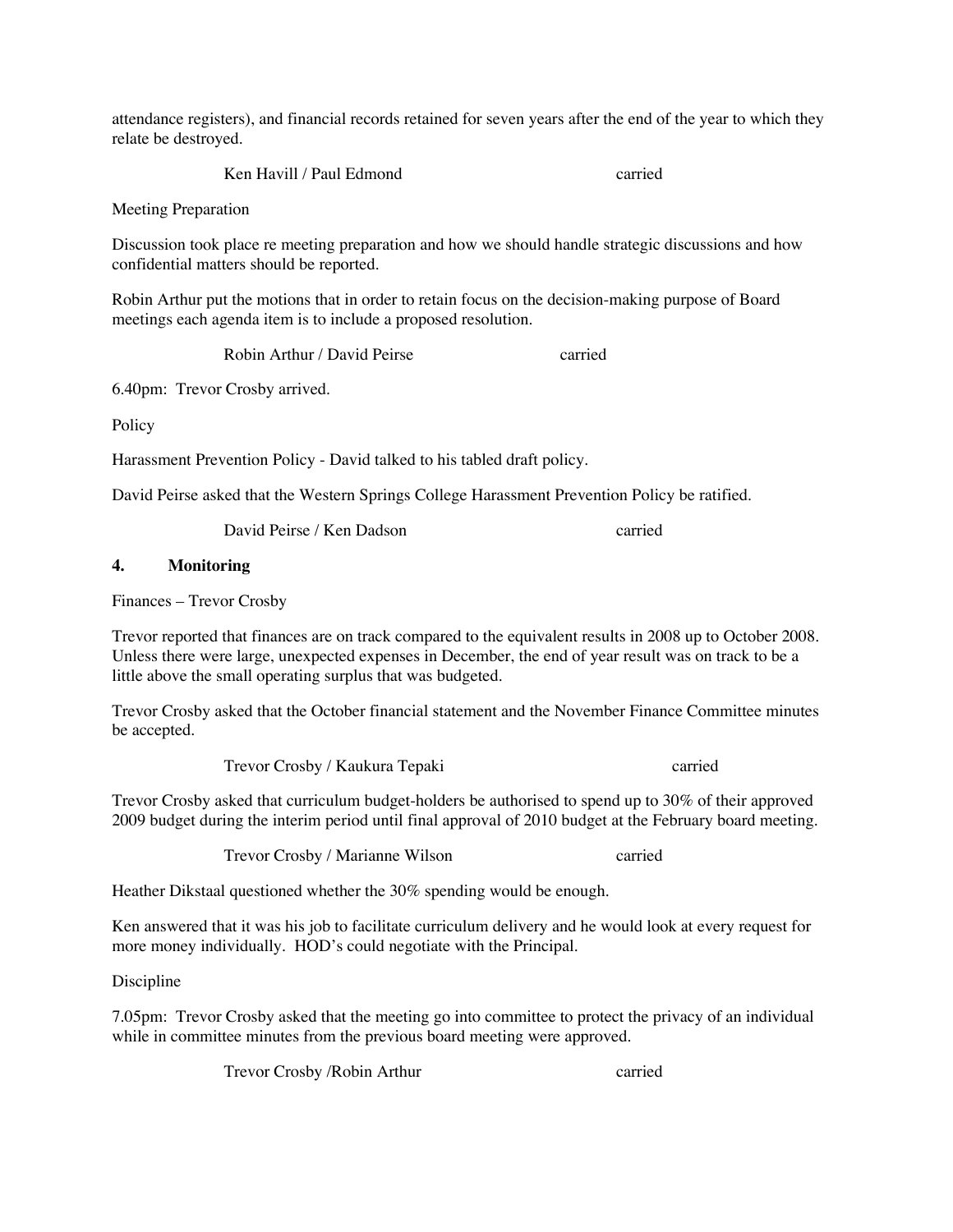7.10pm: The matter having been dealt with satisfactorily, Trevor Crosby asked that the meeting go out of committee.

Trevor Crosby / Robin Arthur carried

Ken reported that there had been 3 suspensions since the last board meeting.

Also, 4 boys would be returning next year from extended suspensions. These boys were success stories.

Trevor asked for the discipline report to be a written report. *(task 1)*

Ken asked for guidance on handling excluded students who wanted to sit external exams. The board decided that this was a judgement call.

Robin asked for the Principal's Suspension and Reinstatement Report to be accepted.

Robin Arthur / Paul Edmond carried

### **5. Identify Agenda Items for Next Meeting**

2010 Annual Budget

2010 Annual Plan

Discipline – Kick It

Background information on cluster Auckland Central School's Exclusion Plan

Student data from QSD

Report on 5YPP

Student Rep Report

Ken asked, did the board want the QSD survey handled the same way as two years ago? Two years ago there was a summary then a sub committee was set up.

The board decided that a sub committee would be set up. This group was to be emailed the summary. Board members who wished to be on this committee to email Christine. *(task 2)*

Meeting of sub committee to be before the next board meeting.

#### **6. Administration**

Marianne asked for minutes of the previous meeting to be accepted.

Marianne Wilson / Kaukura Tepaki carried

Correspondence

Marianne asked for the correspondence to be accepted.

Marianne Wilson / Kent Dadson carried